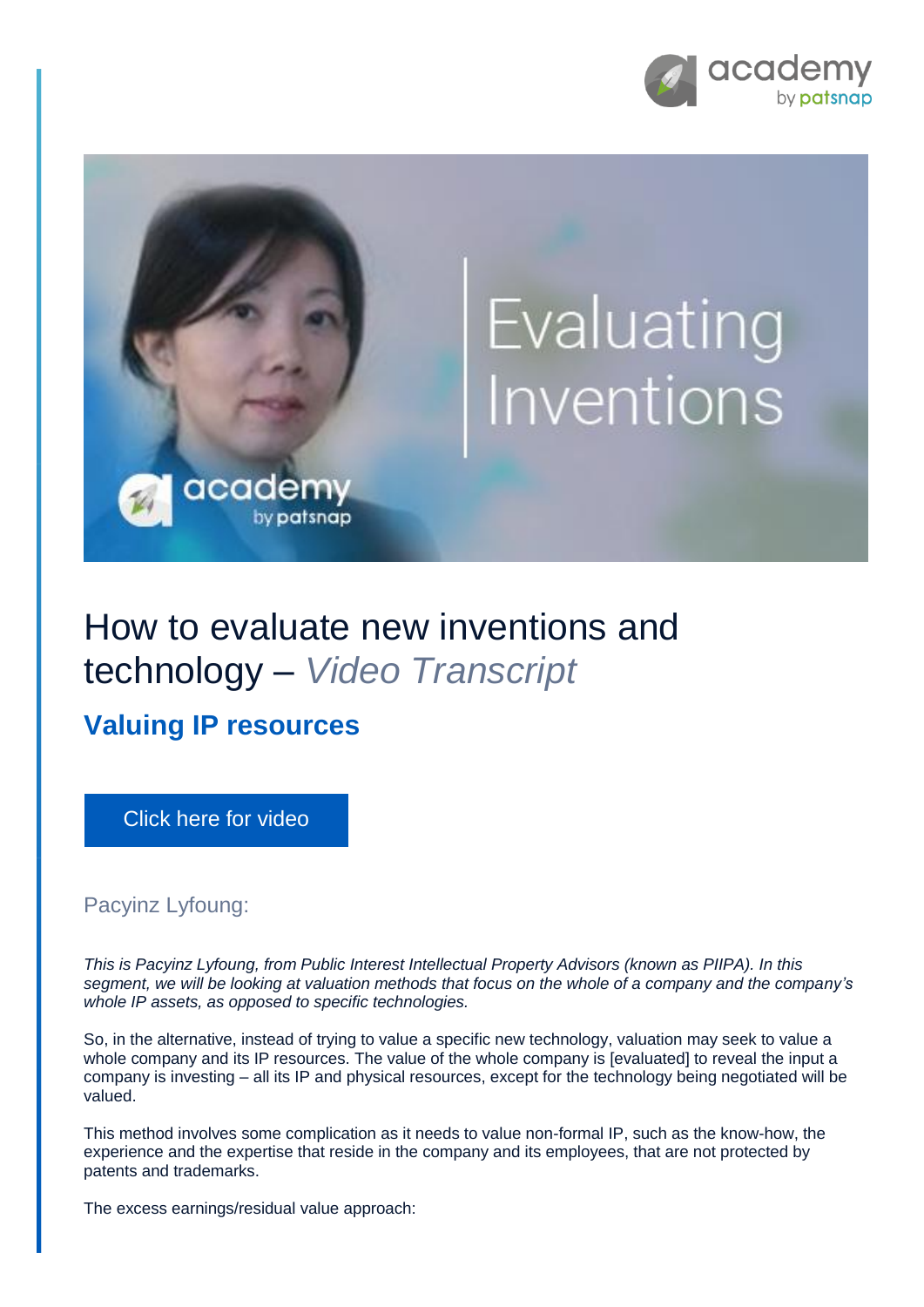

This approach is appropriate if a company has just one major platform technology and its business is based purely on products related to that technology.

The excess earnings/residual value approach involves two steps:

Step 1. Using 5 years or more of historical data, a percentage return is assigned to the average annual value of tangible assets used in the business;

Next. This return is deducted from the average earnings of the business for the same period and the remainder - if any - is considered the average annual earnings.

This method is useful in the negotiation process to determine how much of an input one side is making.

However, the flaw in this method is that it assumes that excess earnings above and beyond the return of tangible assets are solely attributable to intangible assets. This is an error in valuation when the assumption is that business is maximizing all of its IP.

The technology factor method:

This is a modification of the income or excess earnings approach. It directly measures the contribution of the technology to the total revenue of a business.

When used for each technology at a time, it eliminates the limitations of the excess earnings method inherent in valuing and lumping together the whole set of intangibles.

This method is Applicable if more than one product is sold and the other products are low-technology, as the overall picture would not give a true value of the new technology.

The option pricing method:

It estimates the value of a technology at the point where it is considered to be successful, and then calculates the probability of its preliminary successes along the path to commercialization

The probability of success at each step is very difficult to calculate. However, the risk of failure diminishes with each step.

When used for early technology, the technology must be well-defined and the statistical analysis of historical data must be significant enough to assign probabilities

This method is applicable to start-up companies during their initial round of financing and to companies developing high risk technologies, such as pharmaceuticals.

The technology risk/rewards method:

This method uses the value of roughly comparable technology-based businesses as a proxy for the value of patents, then subtract from that number the amount of cash needed to further develop the technology to a commercial stage.

A decision is made based on that number as to whether to commercialize (and whether paying the university for the technology can be afforded).

The drawback is the assumption that the value of technology-based companies reflects only the value of a technology, ignoring many other factors.

A point to consider in valuation is the technology adoption issue:

The adoption process is the process of going from being new to being an established product.